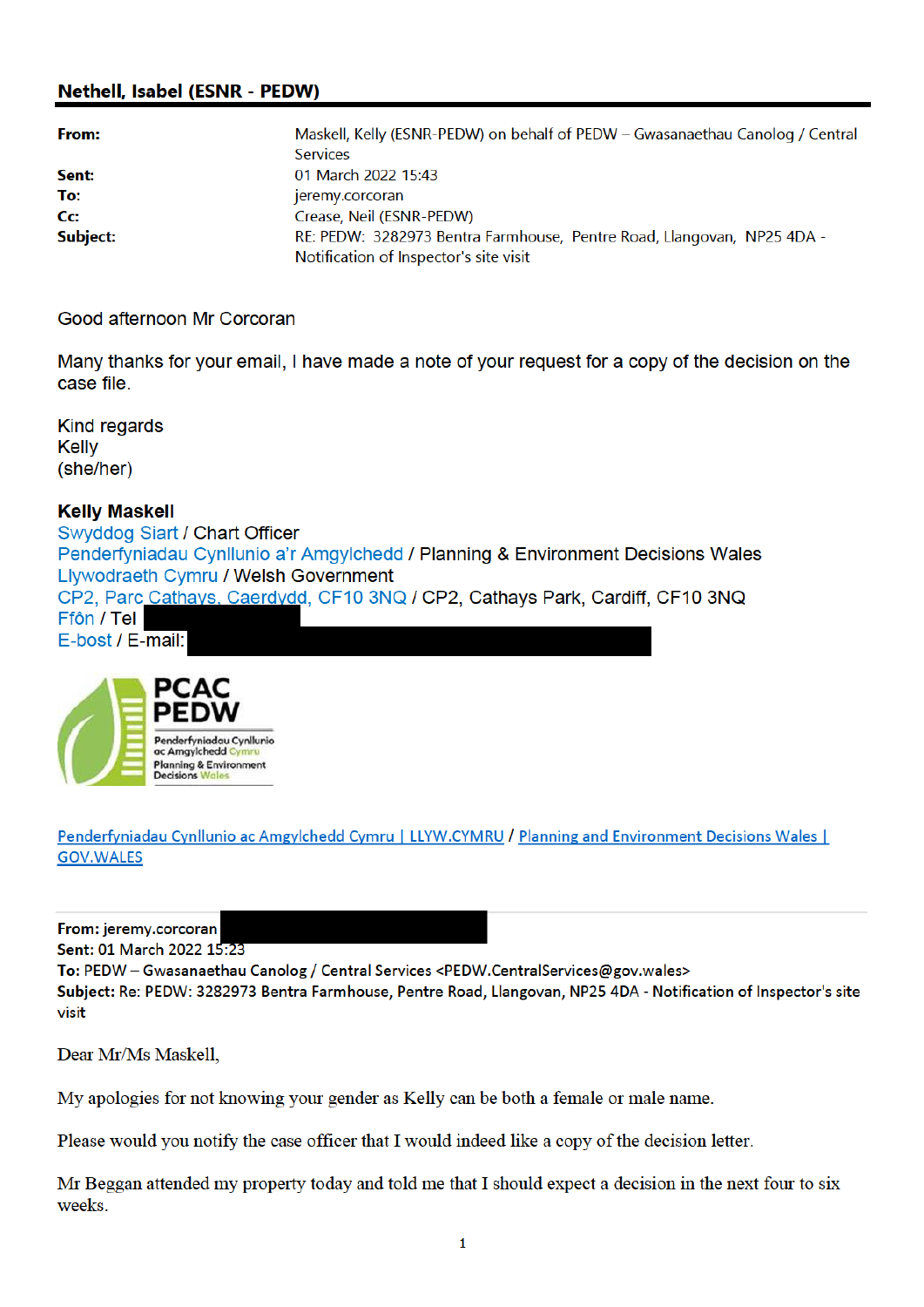Yours sincerely,

Jeremy Corcoran Bentre Millhouse, Llangovan, Monmouthshire, NP25 4BU

------ Original Message ------ From: PEDW.CentralServices@gov.wales To: Sent: Friday, 18 Feb, 2022 At 17:14 Subject: PEDW: 3282973 Bentra Farmhouse, Pentre Road, Llangovan, NP25 4DA - Notification of Inspector's site visit

Dear Mr Corcoran

## Town and Country Planning Act 1990

Appeal by: Richard Harry

## Appeal site: Bentra Farmhouse, Pentre Road, Llangovan, NP25 4DA

A planning appeal has been received in respect of the above site.

The Inspector appointed by the Welsh Ministers to determine the above appeal is D Beggan BSc (Hons), MSc, DipTP, DipMGT, MRTPI. The Inspector has noted your request for them to view the appeal site from within the grounds of your property.

#### The Inspector will visit the appeal site at 13:30 on 01 March 2022, and will attend at your property after the visit to the appeal site has been completed.

It is important that you make immediate arrangements for the Inspector to be met to allow entry to the grounds of your property. If you cannot do this yourself, you should arrange for someone else to do so in your place.

The Inspector will adhere to social distancing measures and will have use of PPE for the duration of the visit.

The appellant and Local Planning Authority have been advised of their visit to view the appeal site from within the grounds of a third party property, and neither party is required to be in attendance.

The purpose of the site visit is to view the site and surroundings in the context of the written material provided on the appeal. No representations or discussion of the grounds of refusal or merits of the case will be permitted at this visit, and any attempt to do so will be rejected.

Should you have any further queries regarding this appeal, please contact the case officer at PEDW.Casework@gov.wales quoting reference 3282973.